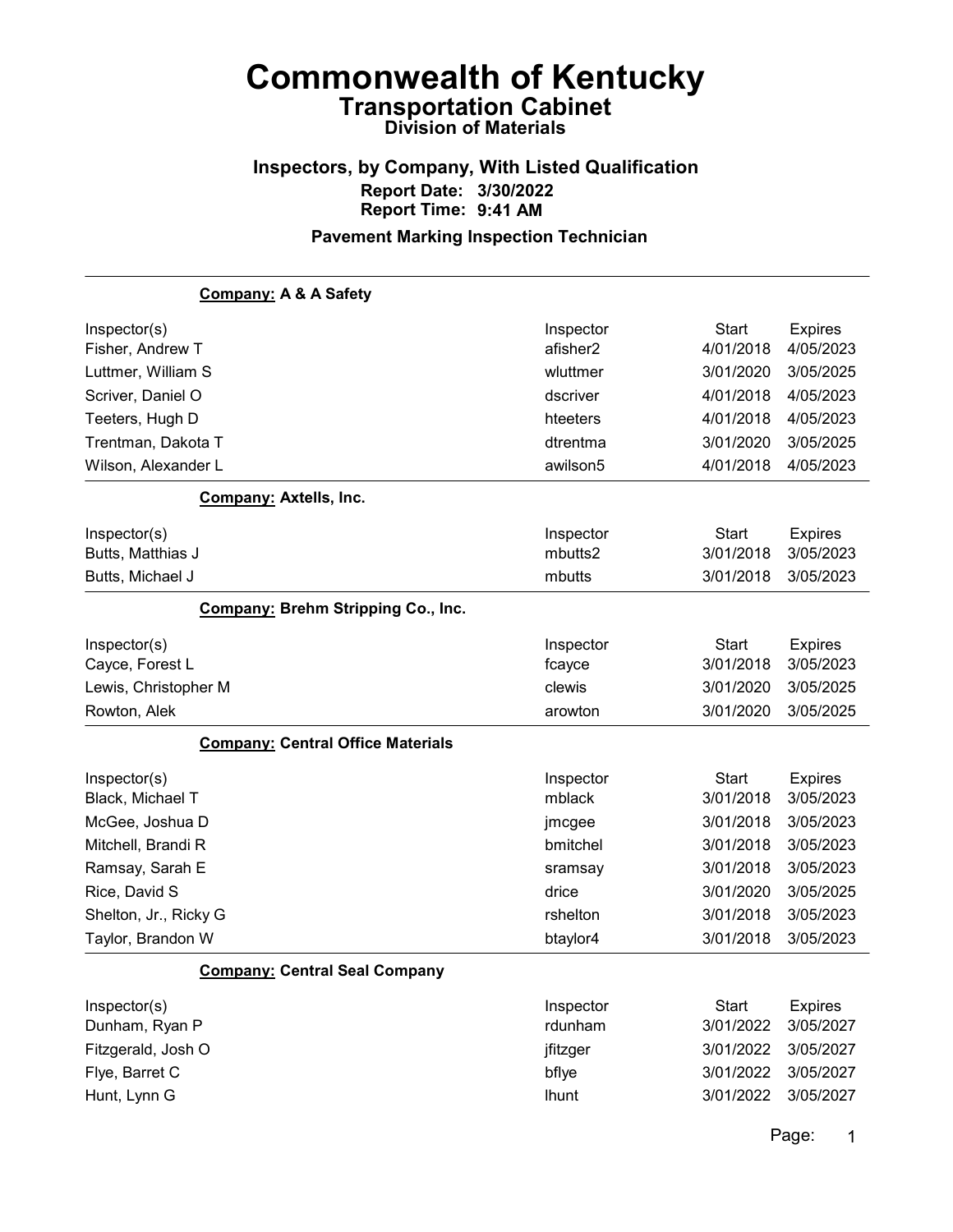### Inspectors, by Company, With Listed Qualification Report Date: 3/30/2022 Report Time: 9:41 AM

#### Pavement Marking Inspection Technician

| Hunt, Lynn G           |                                           | <b>Ihunt</b> | 7/01/2021    | 4/01/2022      |
|------------------------|-------------------------------------------|--------------|--------------|----------------|
| Jenkins, James         |                                           | jjenkin5     | 3/01/2018    | 3/05/2023      |
| Jones, Nicholas        |                                           | njones1      | 3/01/2022    | 3/05/2027      |
| Lee, Michael B         |                                           | mlee         | 7/01/2021    | 4/01/2022      |
| Lee, Michael B         |                                           | mlee         | 3/01/2022    | 3/05/2027      |
| Rakes, William T       |                                           | wrakes       | 3/01/2022    | 3/05/2027      |
| Tapp, Bryan N          |                                           | btapp        | 3/01/2018    | 3/05/2023      |
| Terry, Patrick S       |                                           | pterry       | 3/01/2022    | 3/05/2027      |
| Ulery, Bobby W         |                                           | bulery       | 3/01/2022    | 3/05/2027      |
| Ulery, Raymond K       |                                           | rulery       | 3/01/2022    | 3/05/2027      |
|                        | <b>Company: D-01 Mayfield Section</b>     |              |              |                |
| Inspector(s)           |                                           | Inspector    | <b>Start</b> | <b>Expires</b> |
| Jackson, Dalton R      |                                           | djackso4     | 3/01/2018    | 3/05/2023      |
|                        | <b>Company: D-01 Murray Section</b>       |              |              |                |
| Inspector(s)           |                                           | Inspector    | <b>Start</b> | <b>Expires</b> |
| Mann, Marcus A         |                                           | mmann        | 6/01/2021    | 6/05/2026      |
| Owen, Tyler J          |                                           | towen        | 3/01/2022    | 3/05/2027      |
|                        | <b>Company: D-01 Paducah Section</b>      |              |              |                |
| Inspector(s)           |                                           | Inspector    | <b>Start</b> | <b>Expires</b> |
| Cooper, Cody J         |                                           | ccooper3     | 3/01/2022    | 3/05/2027      |
|                        | <b>Company: D-01 Smithland Section</b>    |              |              |                |
| Inspector(s)           |                                           | Inspector    | <b>Start</b> | <b>Expires</b> |
| Johnson, Scotty L      |                                           | sjohnso2     | 6/01/2021    | 6/05/2026      |
|                        | <b>Company: D-02 Henderson Section</b>    |              |              |                |
| Inspector(s)           |                                           | Inspector    | <b>Start</b> | <b>Expires</b> |
| Chandler, Bruce A      |                                           | bchandle     | 6/01/2021    | 6/05/2026      |
| Chandler, Timothy A    |                                           | tchandle     | 3/01/2022    | 3/05/2027      |
|                        | <b>Company: D-02 Hopkinsville Section</b> |              |              |                |
| Inspector(s)           |                                           | Inspector    | <b>Start</b> | <b>Expires</b> |
| Hansley, Christopher D |                                           | chansley     | 6/01/2021    | 6/05/2026      |
| Mitchell, Jamie S      |                                           | jmitche1     | 4/01/2019    | 4/04/2024      |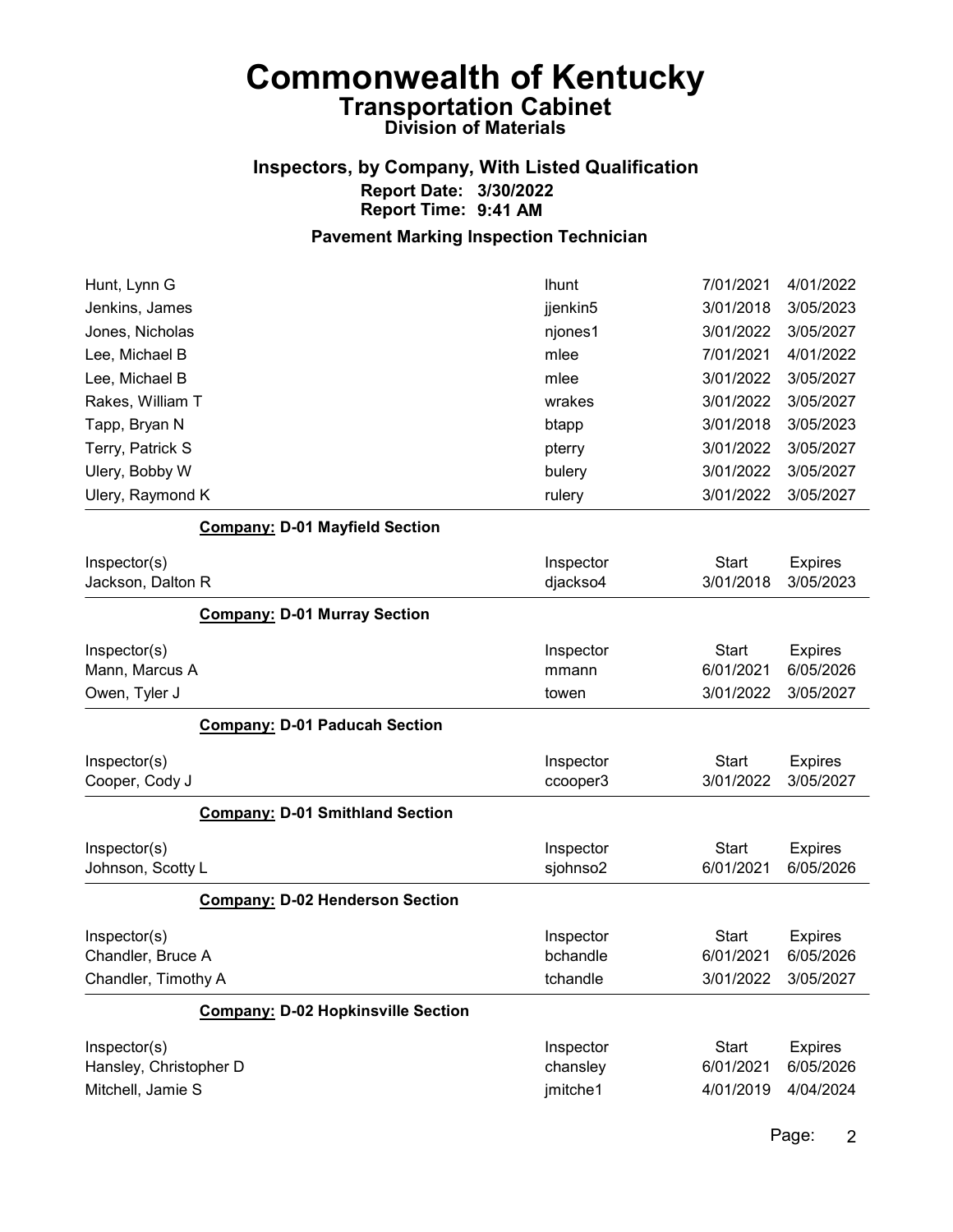## Inspectors, by Company, With Listed Qualification Report Date: 3/30/2022 Report Time: 9:41 AM

### Pavement Marking Inspection Technician

| <b>Company: D-02 Madisonville Section</b>  |           |              |                |
|--------------------------------------------|-----------|--------------|----------------|
| Inspector(s)                               | Inspector | <b>Start</b> | <b>Expires</b> |
| Conrad, Eric A                             | econrad   | 4/01/2019    | 4/04/2024      |
| Fulton, LaDonna D                          | Ifulton   | 3/01/2022    | 3/05/2027      |
| Jenkins, Brian W                           | bjenkins  | 3/01/2022    | 3/05/2027      |
| Jenkins, Brian W                           | bjenkins  | 7/01/2021    | 4/01/2022      |
| Shephard, Paul W                           | pshephar  | 6/01/2021    | 6/05/2026      |
| Wilson, Alan W                             | awilson2  | 3/01/2022    | 3/05/2027      |
| Wilson, Alan W                             | awilson2  | 7/01/2021    | 4/01/2022      |
| <b>Company: D-02 Owensboro Section</b>     |           |              |                |
| Inspector(s)                               | Inspector | <b>Start</b> | <b>Expires</b> |
| Mayes, Bryan K                             | bmayes    | 3/01/2020    | 3/05/2025      |
| <b>Company: D-03 Bowling Green Section</b> |           |              |                |
| Inspector(s)                               | Inspector | <b>Start</b> | <b>Expires</b> |
| Colter, Daniel R                           | dcolter   | 3/01/2018    | 3/05/2023      |
| Ervin, Jonathan L                          | jervin    | 3/01/2018    | 3/05/2023      |
| Johnson, Dana L                            | deicher   | 3/01/2018    | 3/05/2023      |
| Kessinger, Melissa L                       | mkessing  | 3/01/2018    | 3/05/2023      |
| Smith, Robert Tyler                        | tsmith4   | 3/01/2018    | 3/05/2023      |
| Willian, Andrew S                          | awillian  | 3/01/2018    | 3/05/2023      |
| <b>Company: D-03 Glasgow Section</b>       |           |              |                |
| Inspector(s)                               | Inspector | <b>Start</b> | <b>Expires</b> |
| Asher, Nathan A                            | nasher    | 3/01/2022    | 3/05/2027      |
| Dismon, Joe L                              | jdismon   | 4/01/2019    | 4/04/2024      |
| Haile, Michael F                           | mhaile    | 4/01/2019    | 4/04/2024      |
| Phelps, Bobby L                            | bphelps2  | 3/01/2022    | 3/05/2027      |
| Rigsby, Jim D                              | jrigsby   | 5/01/2021    | 5/05/2026      |
| Thompson, Jeff D                           | jeffthom  | 4/01/2019    | 4/04/2024      |
| Walden, Casey J                            | cwalden   | 3/01/2019    | 3/04/2024      |
| <b>Company: D-03 Russellville Section</b>  |           |              |                |
| Inspector(s)                               | Inspector | <b>Start</b> | <b>Expires</b> |
| Hadden, Jonathan K                         | jhadden   | 3/01/2022    | 3/05/2027      |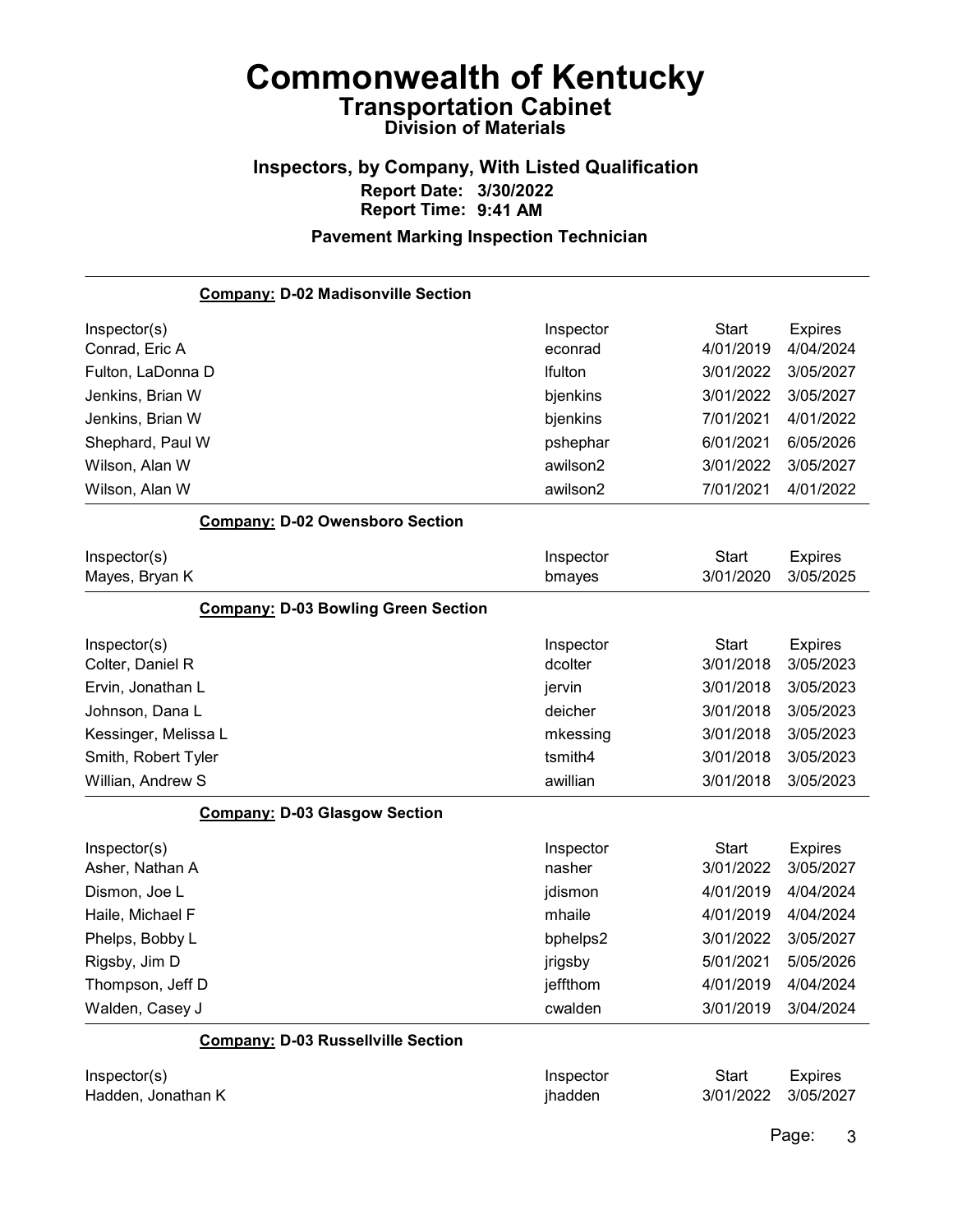## Inspectors, by Company, With Listed Qualification Report Date: 3/30/2022 Report Time: 9:41 AM

## Pavement Marking Inspection Technician

| <b>Company: D-03 Scottsville Section</b>   |                |              |                |
|--------------------------------------------|----------------|--------------|----------------|
| Inspector(s)                               | Inspector      | <b>Start</b> | <b>Expires</b> |
| Cockrill, Shannon S                        | scockril       | 4/01/2019    | 4/04/2024      |
| Cornwell, Joshua N                         | jcornwe2       | 3/01/2022    | 3/05/2027      |
| Graves, Ashley R                           | agraves        | 5/01/2021    | 5/05/2026      |
| Hurley, Clifton D                          | churley        | 4/01/2019    | 4/04/2024      |
| Netherton, Cory                            | cnethert       | 4/01/2019    | 4/04/2024      |
| Wallace, Aaron A                           | awallace       | 4/01/2019    | 4/04/2024      |
| <b>Company: D-04 Cambellsville Section</b> |                |              |                |
| Inspector(s)                               | Inspector      | <b>Start</b> | <b>Expires</b> |
| Farmer, Thomas E                           | efarmer        | 3/01/2019    | 3/04/2024      |
| Gootee, Lauren M                           | <b>Ifarmer</b> | 3/01/2020    | 3/05/2025      |
| Pierce, Brian J                            | bpierce        | 3/01/2022    | 3/05/2027      |
| Wayne, Daniel J                            | dwayne2        | 3/01/2019    | 3/04/2024      |
| <b>Company: D-04 Elizabethtown Section</b> |                |              |                |
| Inspector(s)                               | Inspector      | <b>Start</b> | <b>Expires</b> |
| Bagby, Brandon R                           | bbagby         | 3/01/2022    | 3/05/2027      |
| Ditto, Cody C                              | cditto         | 3/01/2022    | 3/05/2027      |
| Hamilton, William E                        | ehami          | 3/01/2019    | 3/04/2024      |
| Hampton, Christopher S                     | champton       | 3/01/2022    | 3/05/2027      |
| Milliner, Doug S                           | dmillin2       | 3/01/2022    | 3/05/2027      |
| Shockley, Matthew A                        | mshockle       | 3/01/2022    | 3/05/2027      |
| Sowders, Christopher A                     | csowders       | 3/01/2022    | 3/05/2027      |
| <b>Company: D-04 Hardinsburg Section</b>   |                |              |                |
| Inspector(s)                               | Inspector      | <b>Start</b> | <b>Expires</b> |
| Ammons, Joe C                              | jammons        | 3/01/2022    | 3/05/2027      |
| Beauchamp, James A                         | jbeaucha       | 5/01/2021    | 5/05/2026      |
| Decker, Dakota R                           | ddecker2       | 3/01/2022    | 3/05/2027      |
| Dennison, Derrick R                        | ddenniso       | 5/01/2021    | 5/05/2026      |
| Goodrich, Gordon L                         | ggoodric       | 4/01/2018    | 4/05/2023      |
| Hodge, Kevin R                             | khodge         | 5/01/2021    | 5/05/2026      |
| Pierce, Kevin M                            | kpierce2       | 3/01/2018    | 3/05/2023      |
| Smith, Jared D                             | jsmith6        | 3/01/2022    | 3/05/2027      |
|                                            |                |              | <b>Dogo</b> :  |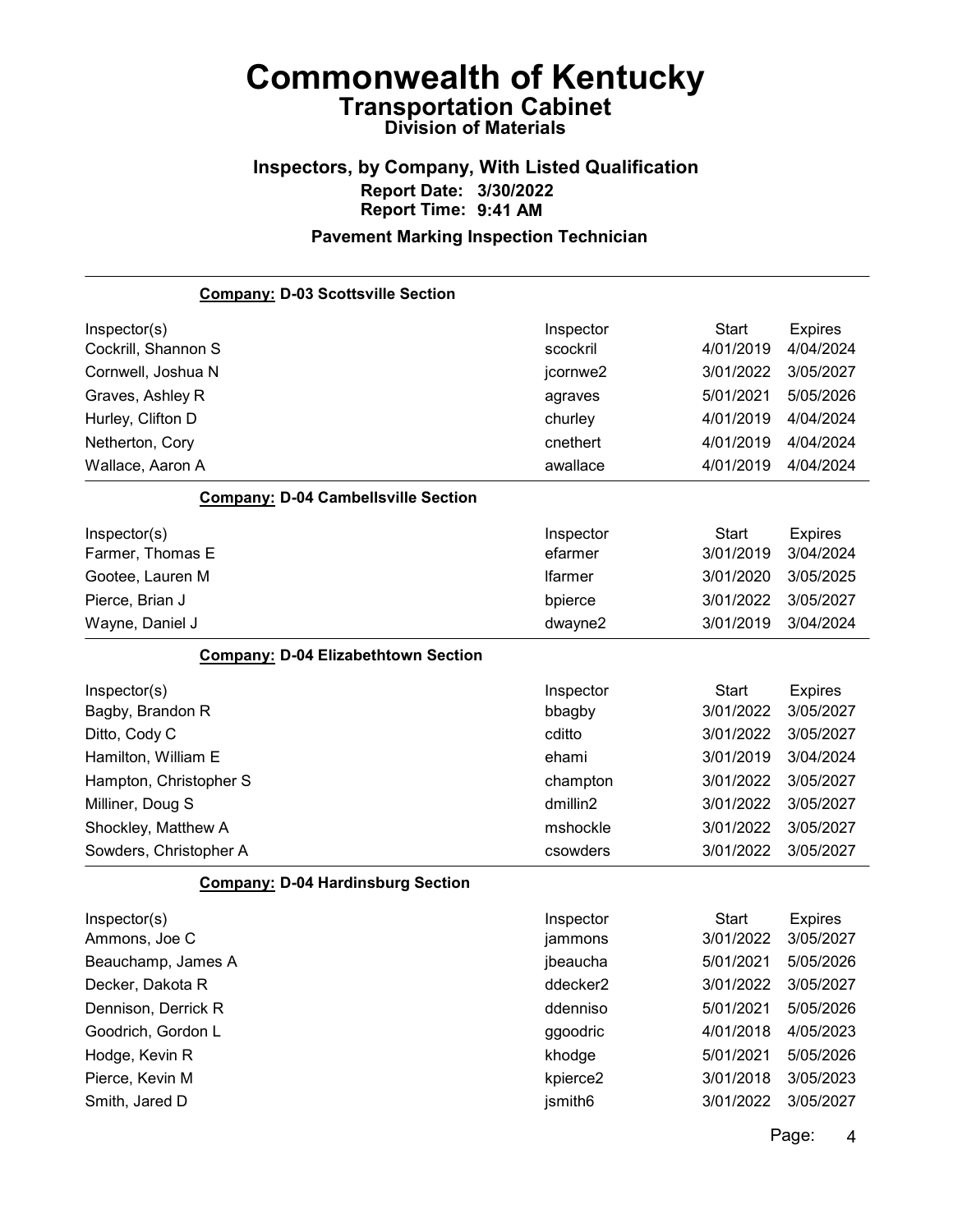## Inspectors, by Company, With Listed Qualification Report Date: 3/30/2022 Report Time: 9:41 AM

|                                      | <b>Company: D-05 Frankfort Section</b>      |                       |                           |                             |
|--------------------------------------|---------------------------------------------|-----------------------|---------------------------|-----------------------------|
| Inspector(s)<br>Baker, Christopher L |                                             | Inspector<br>cbaker   | <b>Start</b><br>3/01/2020 | <b>Expires</b><br>3/05/2025 |
| Lines, Justin M                      |                                             | jlines                | 3/01/2020                 | 3/05/2025                   |
| McCrystal, Travis M                  |                                             | tmccryst              | 3/01/2018                 | 3/05/2023                   |
|                                      | <b>Company: D-05 Louisville Section</b>     |                       |                           |                             |
| Inspector(s)                         |                                             | Inspector             | Start                     | <b>Expires</b>              |
| Saylor, Ben "Mark"                   |                                             | bsaylor2              | 3/01/2018                 | 3/05/2023                   |
| Woods, Bradley K                     |                                             | bwoods                | 3/01/2018                 | 3/05/2023                   |
|                                      | <b>Company: D-05 New Castle Section</b>     |                       |                           |                             |
| Inspector(s)                         |                                             | Inspector             | <b>Start</b>              | Expires                     |
| Nelson, Steven B                     |                                             | bnelson               | 3/01/2018                 | 3/05/2023                   |
| Teague, Jeffery L                    |                                             | jteague               | 3/01/2018                 | 3/05/2023                   |
|                                      | <b>Company: D-05 Shelbyville Section</b>    |                       |                           |                             |
|                                      |                                             |                       |                           |                             |
| Inspector(s)<br>Barnett, Joseph W    |                                             | Inspector<br>jbarnet5 | <b>Start</b><br>3/01/2020 | <b>Expires</b><br>3/05/2025 |
| Kaiser, Christopher L                |                                             | ckaiser               | 5/01/2021                 | 5/05/2026                   |
|                                      | <b>Company: D-05 Shepherdsville Section</b> |                       |                           |                             |
| Inspector(s)<br>Harris, Tate H       |                                             | Inspector<br>tharris6 | <b>Start</b><br>3/01/2022 | <b>Expires</b><br>3/05/2027 |
| Howard, Curtis L                     |                                             | choward5              | 5/01/2021                 | 5/05/2026                   |
| Lawson, James B                      |                                             | jlawson8              | 3/01/2022                 | 3/05/2027                   |
| Manning, Jeff L                      |                                             | jmannin2              | 3/01/2019                 | 3/04/2024                   |
| Nichols, Jeremy D                    |                                             | jnichol3              | 3/01/2022                 | 3/05/2027                   |
|                                      | <b>Company: D-06 Covington Section</b>      |                       |                           |                             |
| Inspector(s)<br>Fields, Nathan K     |                                             | Inspector<br>nfields  | <b>Start</b><br>3/01/2018 | <b>Expires</b><br>3/05/2023 |
| Noble, Parisanne E<br>Riley, Troy A  |                                             | pnoble<br>triley3     | 3/01/2018<br>3/01/2020    | 3/05/2023<br>3/05/2025      |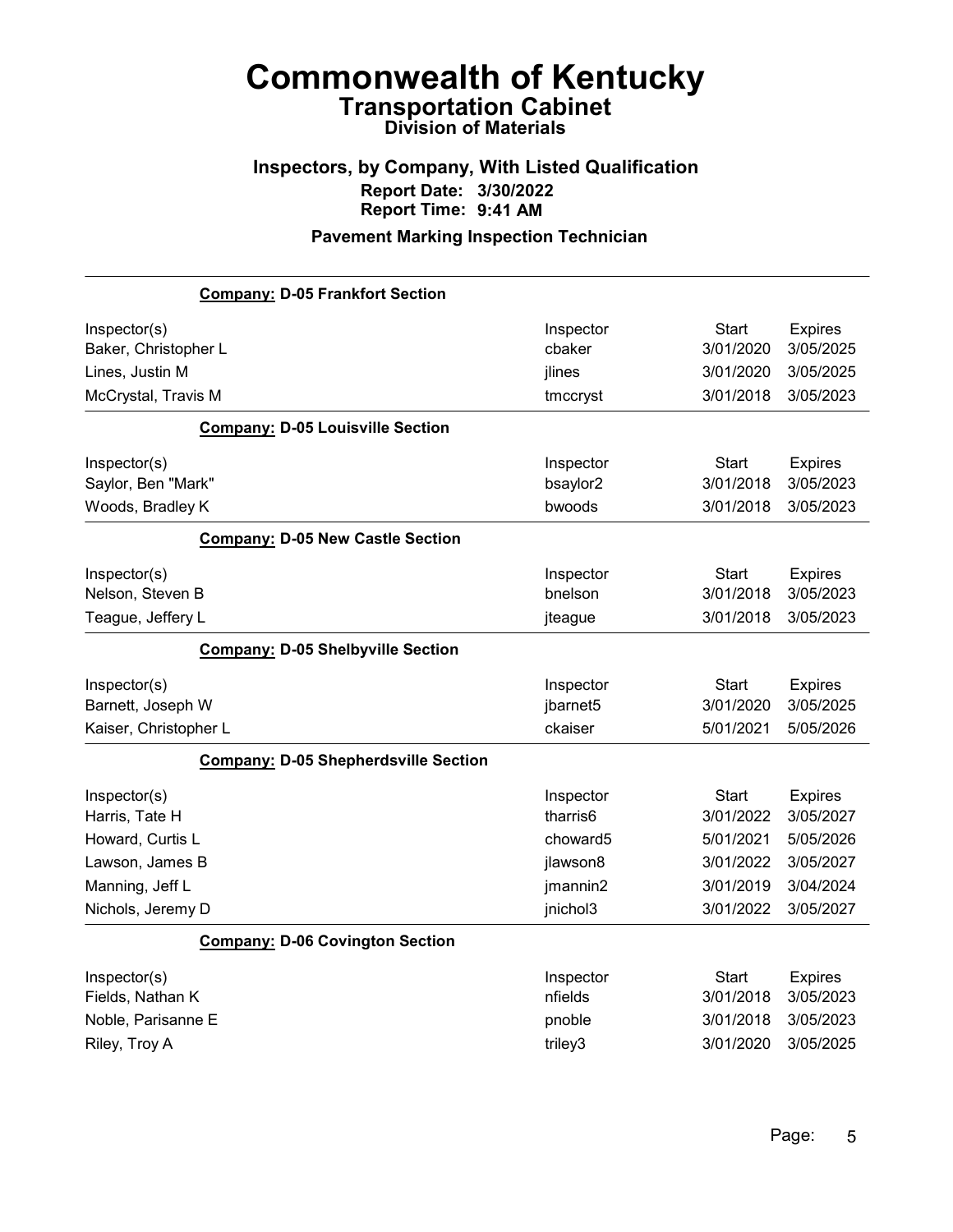### Inspectors, by Company, With Listed Qualification Report Date: 3/30/2022 Report Time: 9:41 AM

|                                                                                                                          | <b>Company: D-06 Falmouth Section</b>     |                                                                   |                                                                               |                                                                                 |
|--------------------------------------------------------------------------------------------------------------------------|-------------------------------------------|-------------------------------------------------------------------|-------------------------------------------------------------------------------|---------------------------------------------------------------------------------|
| Inspector(s)<br>Figgins, Brandon L<br>Platt, Josh T                                                                      |                                           | Inspector<br>bfiggin2<br>jplatt                                   | <b>Start</b><br>5/01/2021<br>5/01/2021                                        | <b>Expires</b><br>5/05/2026<br>5/05/2026                                        |
|                                                                                                                          | <b>Company: D-06 Materials Section</b>    |                                                                   |                                                                               |                                                                                 |
| Inspector(s)<br>Fox, Adam L<br>Grimes, Ricky                                                                             |                                           | Inspector<br>afox<br>rgrimes3                                     | <b>Start</b><br>3/01/2018<br>3/01/2018                                        | <b>Expires</b><br>3/05/2023<br>3/05/2023                                        |
| Johnson, Tyler A                                                                                                         |                                           | tjohnso5                                                          | 3/01/2020                                                                     | 3/05/2025                                                                       |
|                                                                                                                          | <b>Company: D-06 Owenton Section</b>      |                                                                   |                                                                               |                                                                                 |
| Inspector(s)<br>Criswell, John D<br>Hylton, Johnnie R<br>Young, Ashley G                                                 |                                           | Inspector<br>jcriswel<br>jhylton<br>ayoung                        | <b>Start</b><br>3/01/2020<br>3/01/2018<br>6/01/2021                           | <b>Expires</b><br>3/05/2025<br>3/05/2023<br>6/05/2026                           |
|                                                                                                                          | <b>Company: D-06 Williamstown Section</b> |                                                                   |                                                                               |                                                                                 |
| Inspector(s)<br>Hensley, Kevin D<br>Shockley, Bruce A                                                                    |                                           | Inspector<br>khensley<br>bshockle                                 | <b>Start</b><br>3/01/2022<br>3/01/2018                                        | <b>Expires</b><br>3/05/2027<br>3/05/2023                                        |
| True, Darryl W<br>Tumey, David F                                                                                         |                                           | dtrue2<br>dtumey                                                  | 4/01/2018<br>4/01/2018                                                        | 4/05/2023<br>4/05/2023                                                          |
|                                                                                                                          | <b>Company: D-07 Danville Section</b>     |                                                                   |                                                                               |                                                                                 |
| Inspector(s)<br>Lenington, Jody D<br>Lucas, William G<br>Slater-Witmer, Andrea L<br>Sparks, Jeffery L<br>Wesley, Hagan L |                                           | Inspector<br>jleningt<br>glucas<br>lwitmer<br>jsparks2<br>hwesley | <b>Start</b><br>5/01/2021<br>5/01/2021<br>3/01/2022<br>4/01/2019<br>5/01/2021 | <b>Expires</b><br>5/05/2026<br>5/05/2026<br>3/05/2027<br>4/04/2024<br>5/05/2026 |
|                                                                                                                          |                                           |                                                                   |                                                                               |                                                                                 |
|                                                                                                                          | <b>Company: D-07 Georgetown Section</b>   |                                                                   |                                                                               |                                                                                 |
| Inspector(s)<br>Barnett, James M<br>Lockard, Michael D                                                                   |                                           | Inspector<br>mbarnet4<br>mlockard                                 | <b>Start</b><br>3/01/2018<br>3/01/2018                                        | <b>Expires</b><br>3/05/2023<br>3/05/2023                                        |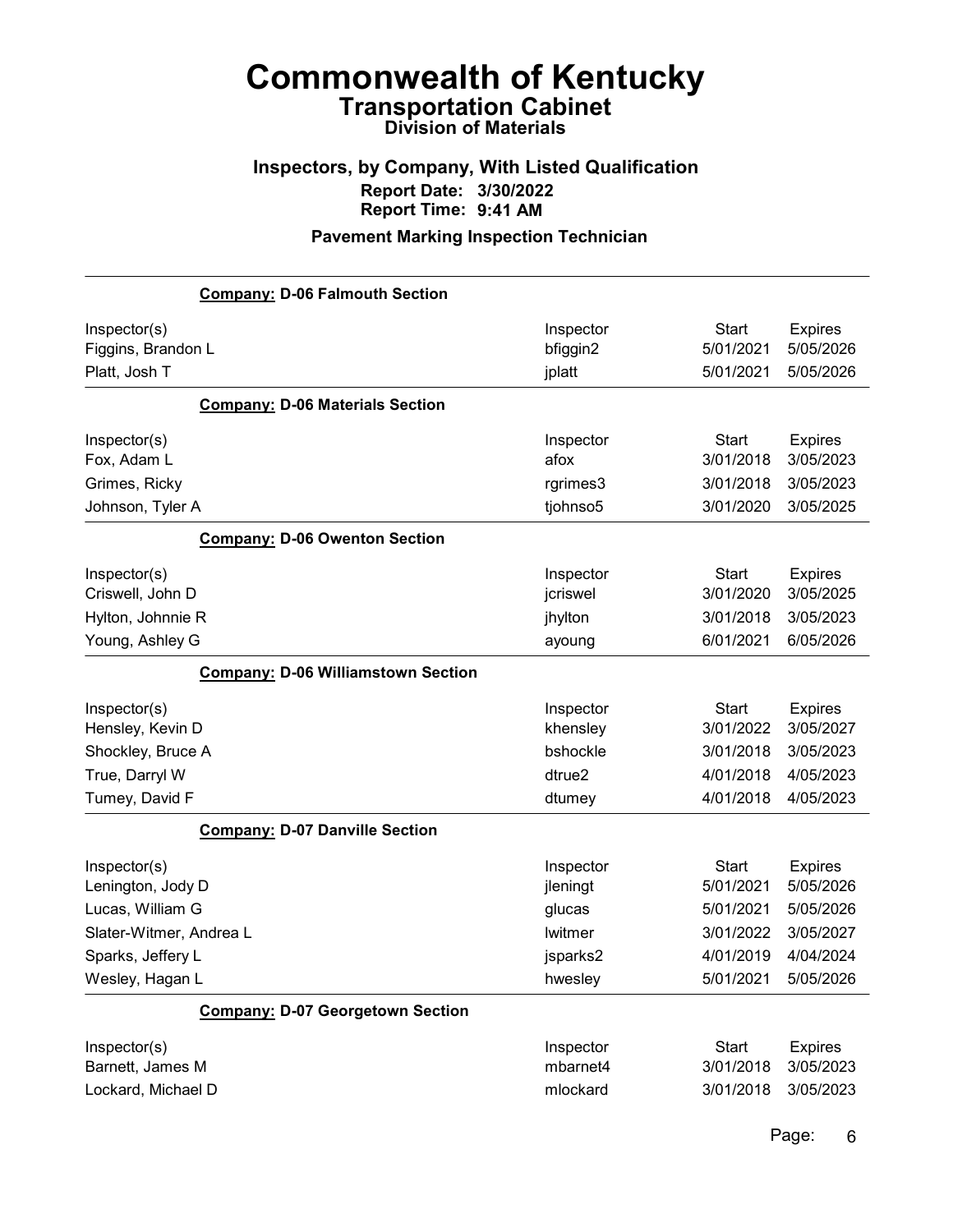### Inspectors, by Company, With Listed Qualification Report Date: 3/30/2022 Report Time: 9:41 AM

#### Pavement Marking Inspection Technician

| Smiley, William K                       | wsmiley              | 3/01/2020                 | 3/05/2025                   |
|-----------------------------------------|----------------------|---------------------------|-----------------------------|
| <b>Company: D-07 Lexington Section</b>  |                      |                           |                             |
| Inspector(s)<br>Bowman, Eddie O         | Inspector<br>ebowman | <b>Start</b><br>3/01/2019 | <b>Expires</b><br>3/04/2024 |
| Newcomer, Clyde W                       | cnewcome             | 3/01/2020                 | 3/05/2025                   |
| Petrenko, Alexander                     | apetrenk             | 3/01/2018                 | 3/05/2023                   |
| Phillips, Diana L                       | dphilli4             | 3/01/2022                 | 3/05/2027                   |
| <b>Company: D-07 Materials Section</b>  |                      |                           |                             |
| Inspector(s)                            | Inspector            | Start                     | <b>Expires</b>              |
| Mucci, Richard A                        | amucci               | 3/01/2020                 | 3/05/2025                   |
| Murphy, Logan W                         | Imurphy              | 6/01/2021                 | 6/05/2026                   |
| <b>Company: D-07 Richmond Section</b>   |                      |                           |                             |
| Inspector(s)                            | Inspector            | <b>Start</b>              | <b>Expires</b>              |
| Hale, Cedric Y                          | chale2               | 3/01/2022                 | 3/05/2027                   |
| Holman, Rick W                          | rholman              | 3/01/2019                 | 3/04/2024                   |
| Holman, Ronnie E                        | rholman2             | 3/01/2019                 | 3/04/2024                   |
| Osborne, Nicole B                       | nosborne             | 3/01/2019                 | 3/04/2024                   |
| <b>Company: D-07 Winchester Section</b> |                      |                           |                             |
| Inspector(s)                            | Inspector            | <b>Start</b>              | <b>Expires</b>              |
| Arnett, Christopher V                   | carnett              | 3/01/2019                 | 3/04/2024                   |
| Barnes, Charles F                       | cbarnes              | 4/01/2019                 | 4/04/2024                   |
| Cox, Kenneth B                          | bcox                 | 5/01/2021                 | 5/05/2026                   |
| Cox, Ryan S                             | rcox2                | 5/01/2021                 | 5/05/2026                   |
| Hummel, Robert L                        | rhummel              | 5/01/2021                 | 5/05/2026                   |
| Winburn, Joseph W                       | jwinburn             | 3/01/2020                 | 3/05/2025                   |
| <b>Company: D-08 Materials Section</b>  |                      |                           |                             |
| Inspector(s)<br>Bishop, Dakota H        | Inspector<br>dbishop | <b>Start</b><br>3/01/2022 | <b>Expires</b><br>3/05/2027 |
| Jasper, Devin N                         | djasper3             | 3/01/2018                 | 3/05/2023                   |
| <b>Company: D-08 Monticello Section</b> |                      |                           |                             |
| Inspector(s)                            | Inspector            | <b>Start</b>              | <b>Expires</b>              |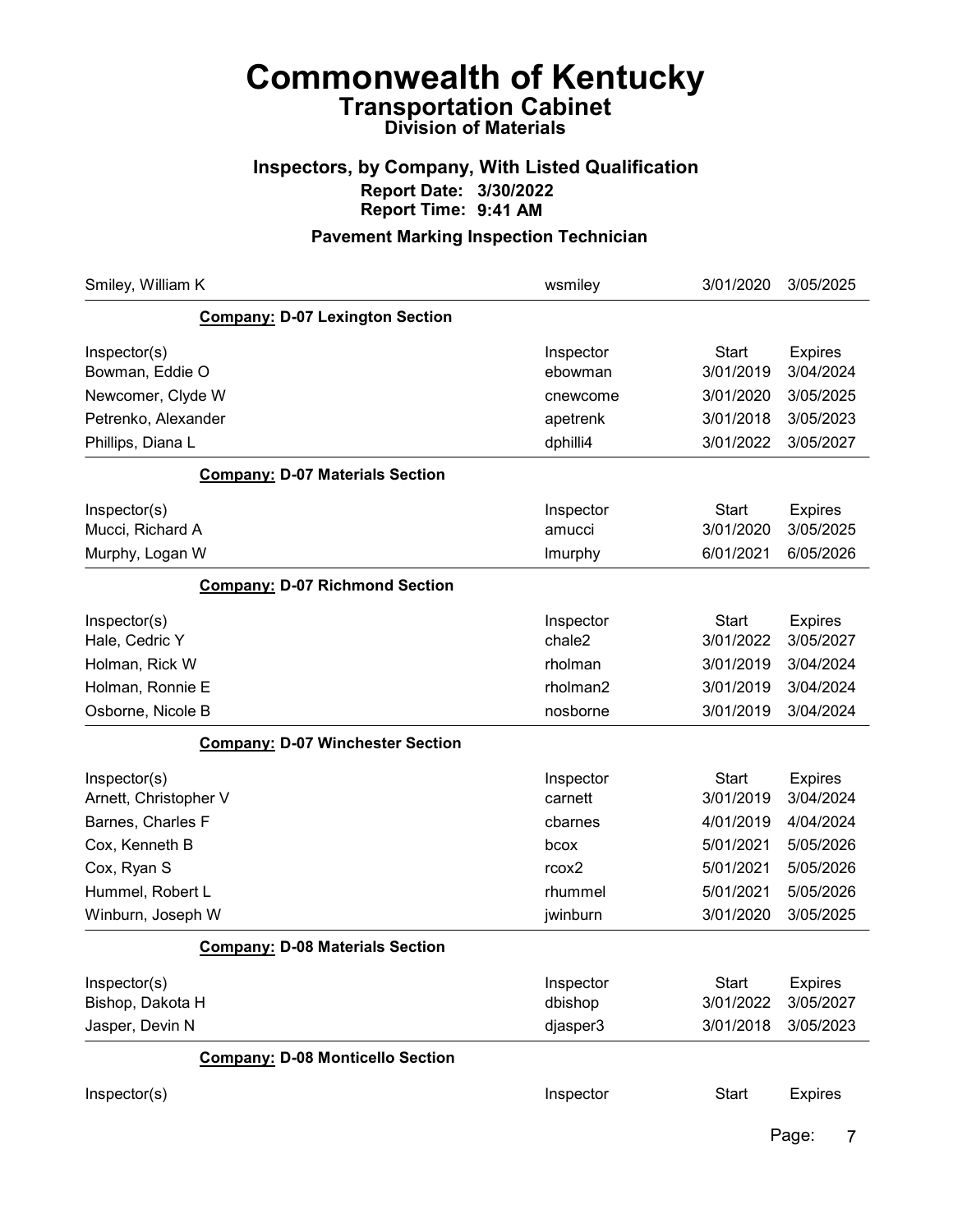### Inspectors, by Company, With Listed Qualification Report Date: 3/30/2022 Report Time: 9:41 AM

#### Pavement Marking Inspection Technician

| Foster, Mark A<br>Gregory, Matthew L         | mfoster<br>mgregor2  | 3/01/2020<br>5/01/2021    | 3/05/2025<br>5/05/2026      |
|----------------------------------------------|----------------------|---------------------------|-----------------------------|
| New, Bradley G                               | bnew                 | 5/01/2021                 | 5/05/2026                   |
| Upchurch, Michael J                          | mupchurc             | 5/01/2021                 | 5/05/2026                   |
| <b>Company: D-08 Russell Springs Section</b> |                      |                           |                             |
| Inspector(s)<br>Abrell, William R            | Inspector<br>wabrell | <b>Start</b><br>3/01/2022 | <b>Expires</b><br>3/05/2027 |
| Bailey, Bryce W                              | bbailey2             | 3/01/2018                 | 3/05/2023                   |
| Frye, Kayla M                                | kfrye                | 3/01/2018                 | 3/05/2023                   |
| Jones, Darren R                              | drjones              | 3/01/2018                 | 3/05/2023                   |
| Kulac, Douglas T                             | dkulac               | 4/01/2019                 | 4/04/2024                   |
| Minton, Brandon P                            | bminton              | 3/01/2018                 | 3/05/2023                   |
| Stearns, Michael T                           | mstearns             | 3/01/2018                 | 3/05/2023                   |
| Taylor, Tracy J                              | ttaylor              | 3/01/2018                 | 3/05/2023                   |
| <b>Company: D-08 Somerset Section</b>        |                      |                           |                             |
| Inspector(s)<br>Blake, Stephen W             | Inspector<br>sblake  | <b>Start</b><br>5/01/2021 | <b>Expires</b><br>5/05/2026 |
| Faulkner, James C                            | cfaulkn2             | 5/01/2021                 | 5/05/2026                   |
| Neikirk, Mark R                              | wneikirk             | 3/01/2022                 | 3/05/2027                   |
| <b>Company: D-08 Stanford Section</b>        |                      |                           |                             |
| Inspector(s)<br>Downey, Chris D              | Inspector<br>cdowney | <b>Start</b><br>3/01/2020 | <b>Expires</b><br>3/05/2025 |
| Garland, Alice E                             | agarland             | 3/01/2018                 | 3/05/2023                   |
| Jenkins, Jeremy D                            | jjenkin3             | 6/01/2021                 | 6/05/2026                   |
| Phelps, Lindsey B                            | lphelps1             | 3/01/2022                 | 3/05/2027                   |
| Price, Scott A                               | sprice2              | 6/01/2021                 | 6/05/2026                   |
| Wilson, Morgan A                             | mwilson              | 5/01/2021                 | 5/05/2026                   |
| <b>Company: D-09 Catlettsburg Section</b>    |                      |                           |                             |
| Inspector(s)                                 | Inspector            | <b>Start</b>              | <b>Expires</b>              |
| Brown, Shawn E                               | sbrown4              | 3/01/2022                 | 3/05/2027                   |
| Flannery, Larry M                            | mflanner             | 3/01/2022                 | 3/05/2027                   |
| Heaberlin, Ben J                             | bheaberl             | 3/01/2019                 | 3/04/2024                   |
| Reynolds, Robert W                           | rreynol3             | 3/01/2019                 | 3/04/2024                   |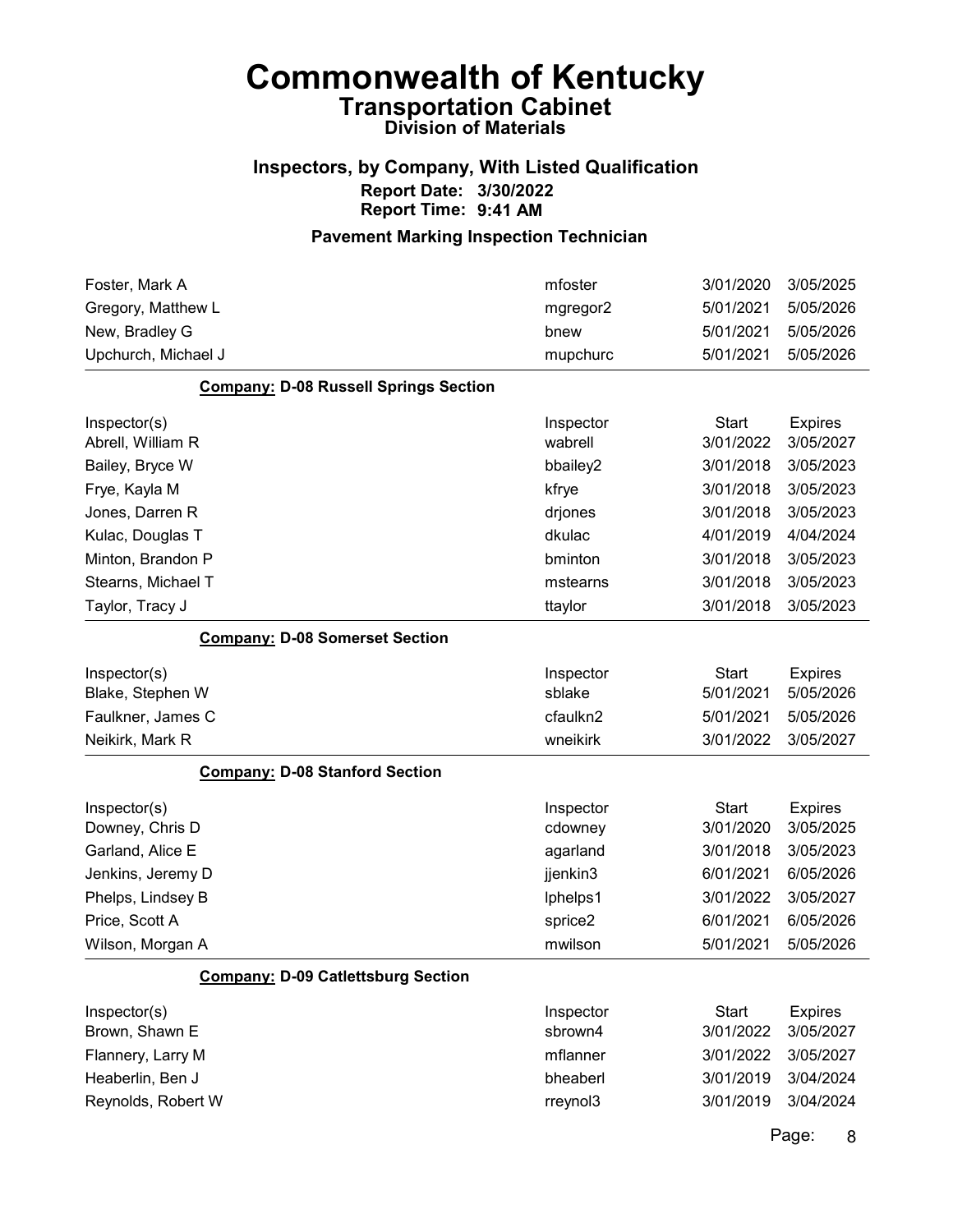## Inspectors, by Company, With Listed Qualification Report Date: 3/30/2022 Report Time: 9:41 AM

| <b>Company: D-09 Flemingsburg Section</b> |           |              |                |
|-------------------------------------------|-----------|--------------|----------------|
| Inspector(s)                              | Inspector | <b>Start</b> | <b>Expires</b> |
| Allen, Barry N                            | ballen    | 3/01/2018    | 3/05/2023      |
| Collingsworth, Carson W                   | ccolling  | 3/01/2022    | 3/05/2027      |
| Ishmael, Kevin W                          | kishmael  | 3/01/2019    | 3/04/2024      |
| Read, Michael A                           | mread     | 3/01/2019    | 3/04/2024      |
| Smith, Hayden                             | hsmith3   | 3/01/2019    | 3/04/2024      |
| <b>Company: D-09 Grayson Section</b>      |           |              |                |
| Inspector(s)                              | Inspector | <b>Start</b> | <b>Expires</b> |
| Adkins, Anthony L                         | aadkins   | 3/01/2022    | 3/05/2027      |
| Gose, Tammy C                             | tgose     | 3/01/2019    | 3/29/2024      |
| Polley, Russell A                         | rpolley   | 3/01/2019    | 3/04/2024      |
| Sloas, Joshua A                           | jsloas    | 3/01/2022    | 3/05/2027      |
| <b>Company: D-09 Morehead Section</b>     |           |              |                |
| Inspector(s)                              | Inspector | <b>Start</b> | <b>Expires</b> |
| Ramey, Shane G                            | sramey    | 3/01/2018    | 3/05/2023      |
| Rudd, Shawn C                             | srudd     | 6/01/2021    | 6/05/2026      |
| Ruth, Travis J                            | truth     | 3/01/2022    | 3/05/2027      |
| <b>Company: D-10 Hazard Section</b>       |           |              |                |
| Inspector(s)                              | Inspector | <b>Start</b> | <b>Expires</b> |
| Lawson, Don J                             | dlawson2  | 5/01/2021    | 5/05/2026      |
| <b>Company: D-10 Jackson Section</b>      |           |              |                |
| Inspector(s)                              | Inspector | <b>Start</b> | <b>Expires</b> |
| Deaton, Stephen D                         | sdeaton   | 3/01/2018    | 3/05/2023      |
| Taulbee, Mike S                           | mtaulbee  | 3/01/2018    | 3/05/2023      |
| <b>Company: D-10 Materials Section</b>    |           |              |                |
| Inspector(s)                              | Inspector | <b>Start</b> | <b>Expires</b> |
| Brewer, William T                         | wbrewer2  | 3/01/2018    | 3/05/2023      |
| Deaton, Josh T                            | jdeaton   | 3/01/2019    | 3/04/2024      |
| Dunn Jr., Anthony P                       | adunn     | 3/01/2018    | 3/05/2023      |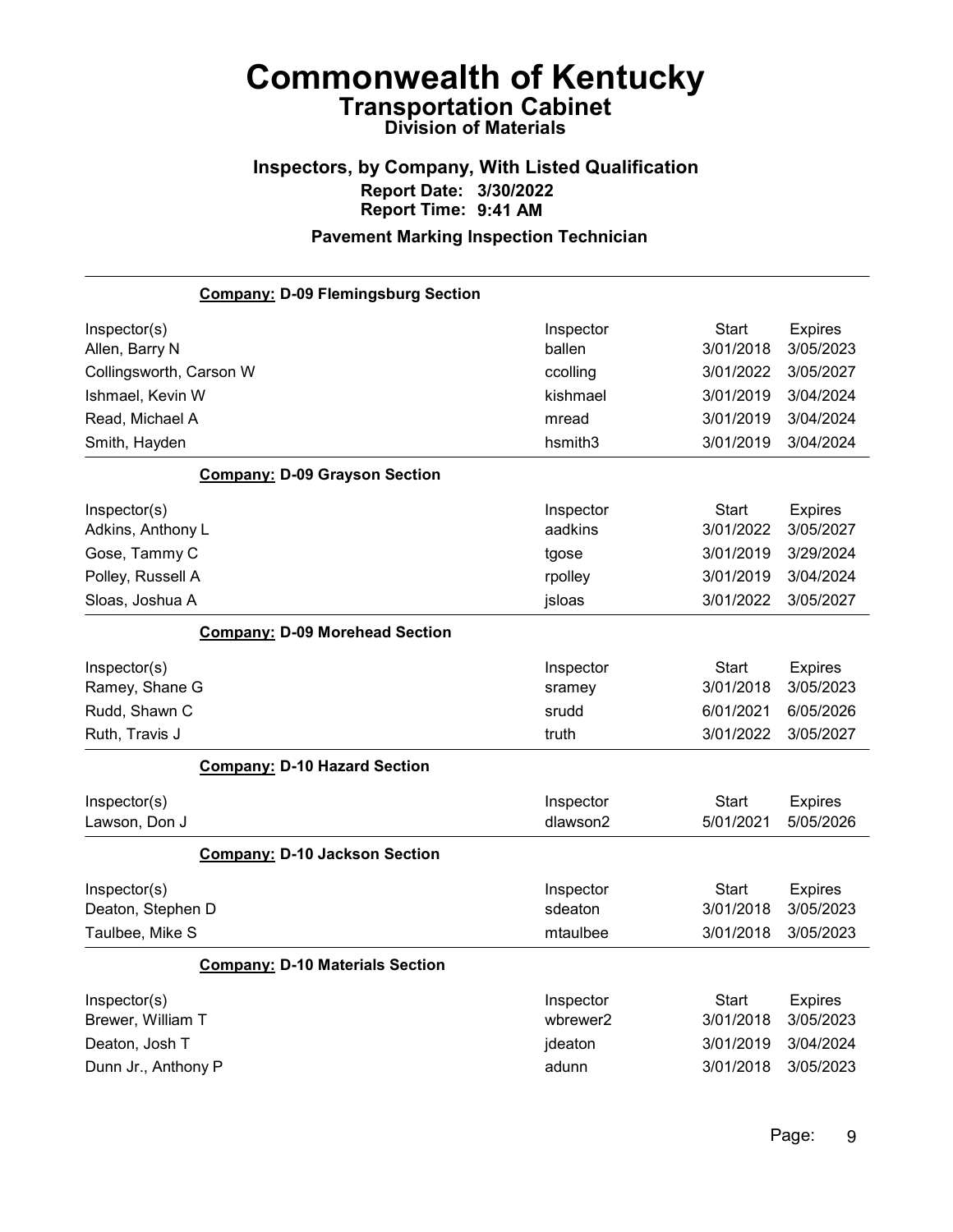## Inspectors, by Company, With Listed Qualification Report Date: 3/30/2022 Report Time: 9:41 AM

#### Pavement Marking Inspection Technician

|                    | <b>Company: D-10 West Liberty Section</b> |                      |              |                |
|--------------------|-------------------------------------------|----------------------|--------------|----------------|
| Inspector(s)       |                                           | Inspector            | <b>Start</b> | <b>Expires</b> |
| Gevedon, Jason D   |                                           | jgevedon             | 3/01/2018    | 3/05/2023      |
|                    | <b>Company: D-11 London Section</b>       |                      |              |                |
| Inspector(s)       |                                           | Inspector            | <b>Start</b> | <b>Expires</b> |
| Crowder, Jeffrey A |                                           | jcrowder             | 4/01/2018    | 4/05/2023      |
| Crowder, Jeffrey A |                                           | jcrowder             | 3/01/2022    | 3/05/2027      |
| Gregory, Gene S    |                                           | ggregory             | 4/01/2018    | 4/05/2023      |
| Hatcher, Robbie D  |                                           | rhatcher             | 4/01/2019    | 4/04/2024      |
| Lewis, Travis R    |                                           | tlweis1              | 3/01/2022    | 3/05/2027      |
| Moore, Lucas R     |                                           | Imoore1              | 3/01/2022    | 3/05/2027      |
| Napier, Ian W      |                                           | inapier              | 3/01/2022    | 3/05/2027      |
| Roark, Douglas     |                                           | droark2              | 4/01/2019    | 4/04/2024      |
| Vickers, James P   |                                           | jvickers             | 4/01/2018    | 4/05/2023      |
|                    | <b>Company: D-11 Manchester Section</b>   |                      |              |                |
| Inspector(s)       |                                           | Inspector            | <b>Start</b> | <b>Expires</b> |
| Allen, Roy G       |                                           | rallen3              | 4/01/2019    | 4/04/2024      |
| Collins, Leonard J |                                           | jcollin5             | 4/01/2018    | 4/05/2023      |
| Farmer, John R     |                                           | rfarmer <sub>2</sub> | 4/01/2019    | 4/04/2024      |
| Hoffman, David J   |                                           | dhoffma1             | 4/01/2018    | 4/05/2023      |
| Napier, Craig A    |                                           | cnapier1             | 4/01/2019    | 4/04/2024      |
|                    | <b>Company: D-11 Materials Section</b>    |                      |              |                |
| Inspector(s)       |                                           | Inspector            | Start        | <b>Expires</b> |
| Cornett, Jacob A   |                                           | jcornett             | 4/01/2018    | 4/05/2023      |
| Jones, Tyler J     |                                           | tjones5              | 4/01/2018    | 4/05/2023      |
|                    | <b>Company: D-11 Pineville Section</b>    |                      |              |                |
| Inspector(s)       |                                           | Inspector            | <b>Start</b> | <b>Expires</b> |
| Ball II, James J   |                                           | jball3               | 3/01/2022    | 3/05/2027      |
| Gent, Frederick B  |                                           | fgent                | 4/01/2019    | 4/04/2024      |
| Hall, Eric D       |                                           | ehall                | 3/01/2020    | 3/05/2025      |
| Hensley, Shawn A   |                                           | shensle2             | 4/01/2018    | 4/05/2023      |
| Knuckles, Adam V   |                                           | aknuckle             | 4/01/2018    | 4/05/2023      |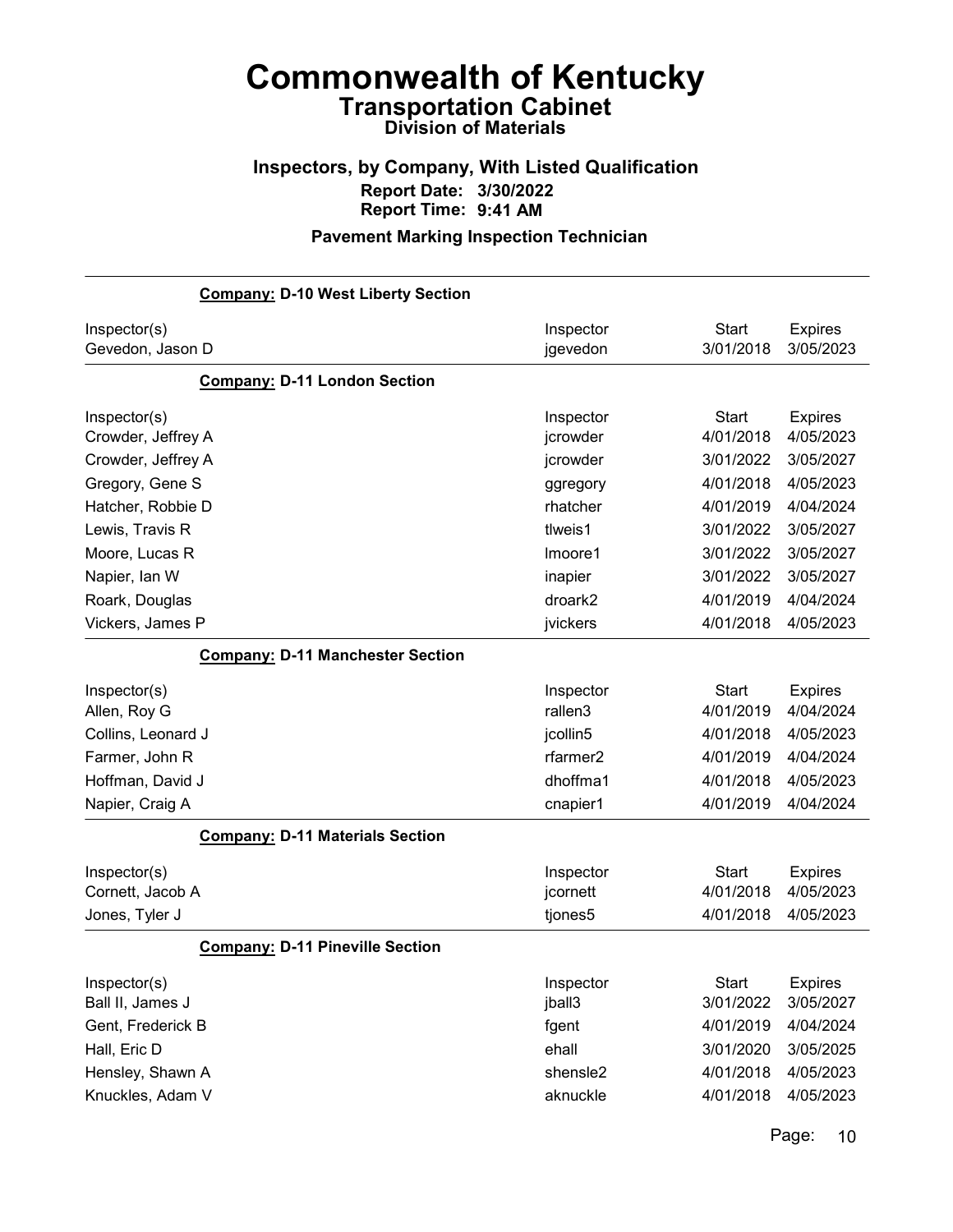### Inspectors, by Company, With Listed Qualification Report Date: 3/30/2022 Report Time: 9:41 AM

| Roberts, Brian K                          | broberts           | 3/01/2022    | 3/05/2027      |
|-------------------------------------------|--------------------|--------------|----------------|
| Short, Troy B                             | tshort             | 3/01/2020    | 3/05/2025      |
| Sproles, David C                          | dsproles           | 4/01/2019    | 4/04/2024      |
| <b>Company: D-11 Williamsburg Section</b> |                    |              |                |
| Inspector(s)                              | Inspector          | <b>Start</b> | <b>Expires</b> |
| Branscum, Joshua A                        | jbranscu           | 4/01/2019    | 4/04/2024      |
| Moses, Darrell                            | dmoses             | 4/01/2019    | 4/04/2024      |
| <b>Company: D-12 Materials Section</b>    |                    |              |                |
| Inspector(s)                              | Inspector          | <b>Start</b> | <b>Expires</b> |
| Conn, Brady D                             | bconn              | 3/01/2018    | 3/05/2023      |
| Murray, Kenneth                           | kmurray            | 3/01/2018    | 3/05/2023      |
| <b>Company: D-12 Paintsville Section</b>  |                    |              |                |
| Inspector(s)                              | Inspector          | <b>Start</b> | <b>Expires</b> |
| Allen, Houston L                          | hallen             | 3/01/2018    | 3/05/2023      |
| Blevins, Michael D                        | mblevins           | 3/01/2018    | 3/05/2023      |
| Erwin, Ethan K                            | eerwin             | 3/01/2018    | 3/05/2023      |
| Hall, Hunter R                            | hhall <sub>2</sub> | 3/01/2018    | 3/05/2023      |
| Horn, Samuel D                            | shorn2             | 3/01/2018    | 3/05/2023      |
| Rice, Barry D                             | brice              | 3/01/2018    | 3/05/2023      |
| <b>Company: D-12 Prestonsburg Section</b> |                    |              |                |
| Inspector(s)                              | Inspector          | <b>Start</b> | <b>Expires</b> |
| Ball, Brittany A                          | bball              | 3/01/2018    | 3/05/2023      |
| Collins, Zackery A                        | acollin3           | 3/01/2018    | 3/05/2023      |
| <b>Company: District Eight</b>            |                    |              |                |
| Inspector(s)                              | Inspector          | <b>Start</b> | <b>Expires</b> |
| Epperson, Nathan A                        | nepperso           | 3/01/2022    | 3/05/2027      |
| Hall, Anthony G                           | ahall              | 3/01/2022    | 3/05/2027      |
| Hall, Anthony G                           | ahall              | 4/01/2018    | 4/05/2023      |
| Turner, Samuel L                          | sturner3           | 3/01/2022    | 3/05/2027      |
| Company: District Eight - Crew No. 800    |                    |              |                |
| Inspector(s)                              | Inspector          | <b>Start</b> | <b>Expires</b> |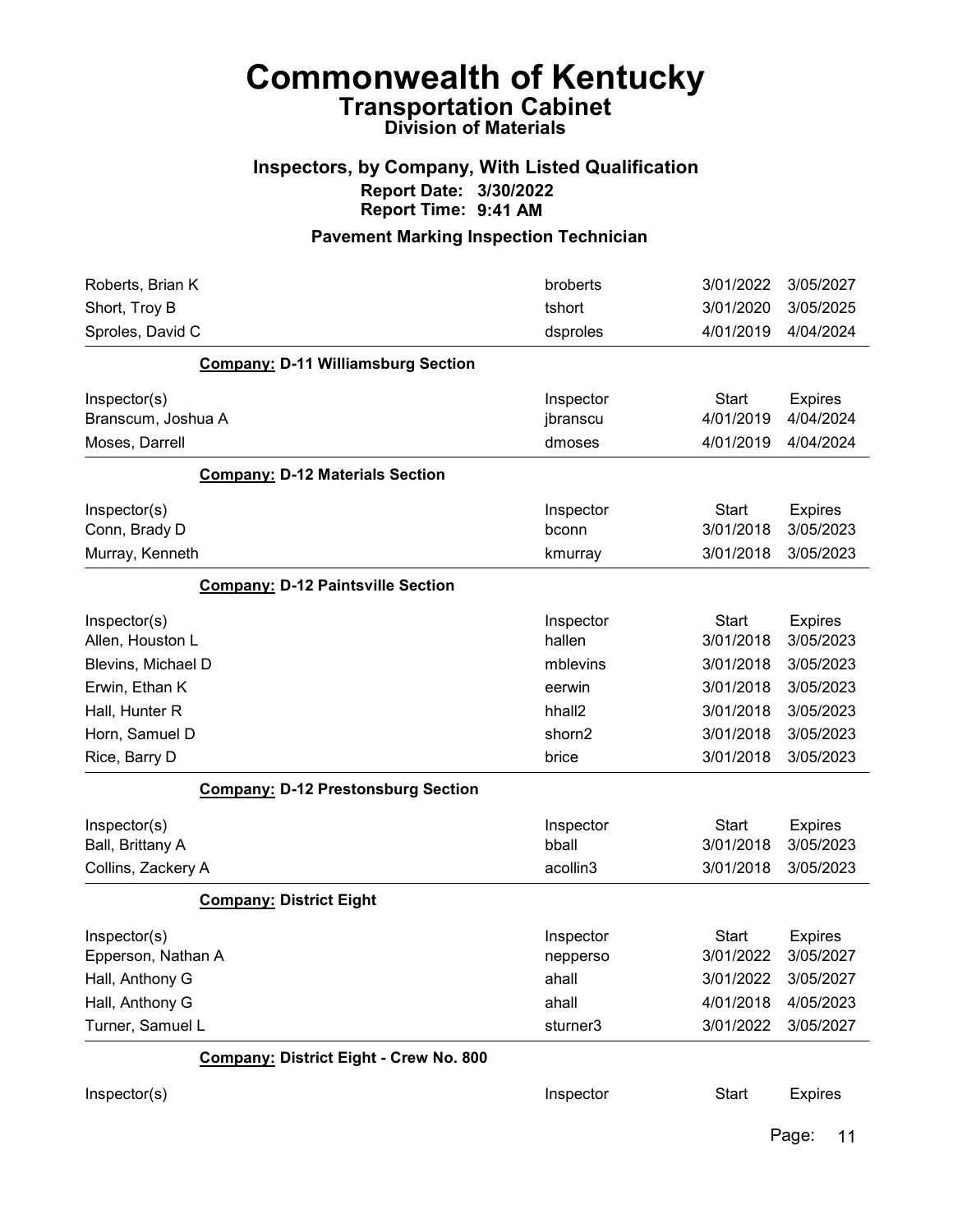## Inspectors, by Company, With Listed Qualification Report Date: 3/30/2022 Report Time: 9:41 AM

| Cassidy, Carl REX R   |                                      | ccassidy  | 3/01/2018    | 3/05/2023      |
|-----------------------|--------------------------------------|-----------|--------------|----------------|
|                       | <b>Company: District Eleven</b>      |           |              |                |
| Inspector(s)          |                                      | Inspector | Start        | <b>Expires</b> |
| Bishop, John P        |                                      | jbishop3  | 4/01/2018    | 4/05/2023      |
| Boyd, Luke E          |                                      | lboyd     | 4/01/2018    | 4/05/2023      |
| Hubbard, Steven A     |                                      | shubbar2  | 3/01/2022    | 3/05/2027      |
|                       | Company: District One - Crew No. 200 |           |              |                |
| Inspector(s)          |                                      | Inspector | Start        | <b>Expires</b> |
| Turner, Bradley C     |                                      | bturner   | 6/01/2021    | 6/05/2026      |
|                       | <b>Company: District Seven</b>       |           |              |                |
| Inspector(s)          |                                      | Inspector | <b>Start</b> | Expires        |
| Claunch, Gerald W     |                                      | gclaunch  | 3/01/2020    | 3/05/2025      |
|                       | <b>Company: District Six</b>         |           |              |                |
| Inspector(s)          |                                      | Inspector | <b>Start</b> | <b>Expires</b> |
| Burke, Jodi E         |                                      | jburke2   | 3/01/2020    | 3/05/2025      |
| Wheatley, Brittany D  |                                      | bwheatle  | 3/01/2022    | 3/05/2027      |
|                       | <b>Company: District Three</b>       |           |              |                |
| Inspector(s)          |                                      | Inspector | Start        | <b>Expires</b> |
| Cary, Shawn L         |                                      | scary     | 3/01/2018    | 3/05/2023      |
|                       | <b>Company: Ennis-Flint</b>          |           |              |                |
| Inspector(s)          |                                      | Inspector | <b>Start</b> | <b>Expires</b> |
| Mendenhall, William L |                                      | wmendenh  | 3/01/2020    | 3/05/2025      |
| Somers, Patrick L     |                                      | psomers   | 3/01/2020    | 3/05/2025      |
|                       | <b>Company: HDR - Lexington</b>      |           |              |                |
| Inspector(s)          |                                      | Inspector | Start        | <b>Expires</b> |
| Stevens, Shane B      |                                      | sstevens  | 4/01/2018    | 4/05/2023      |
|                       | <b>Company: HDR - Louisville</b>     |           |              |                |
| Inspector(s)          |                                      | Inspector | <b>Start</b> | <b>Expires</b> |
| Akers, James A        |                                      | jakers    | 3/01/2019    | 3/04/2024      |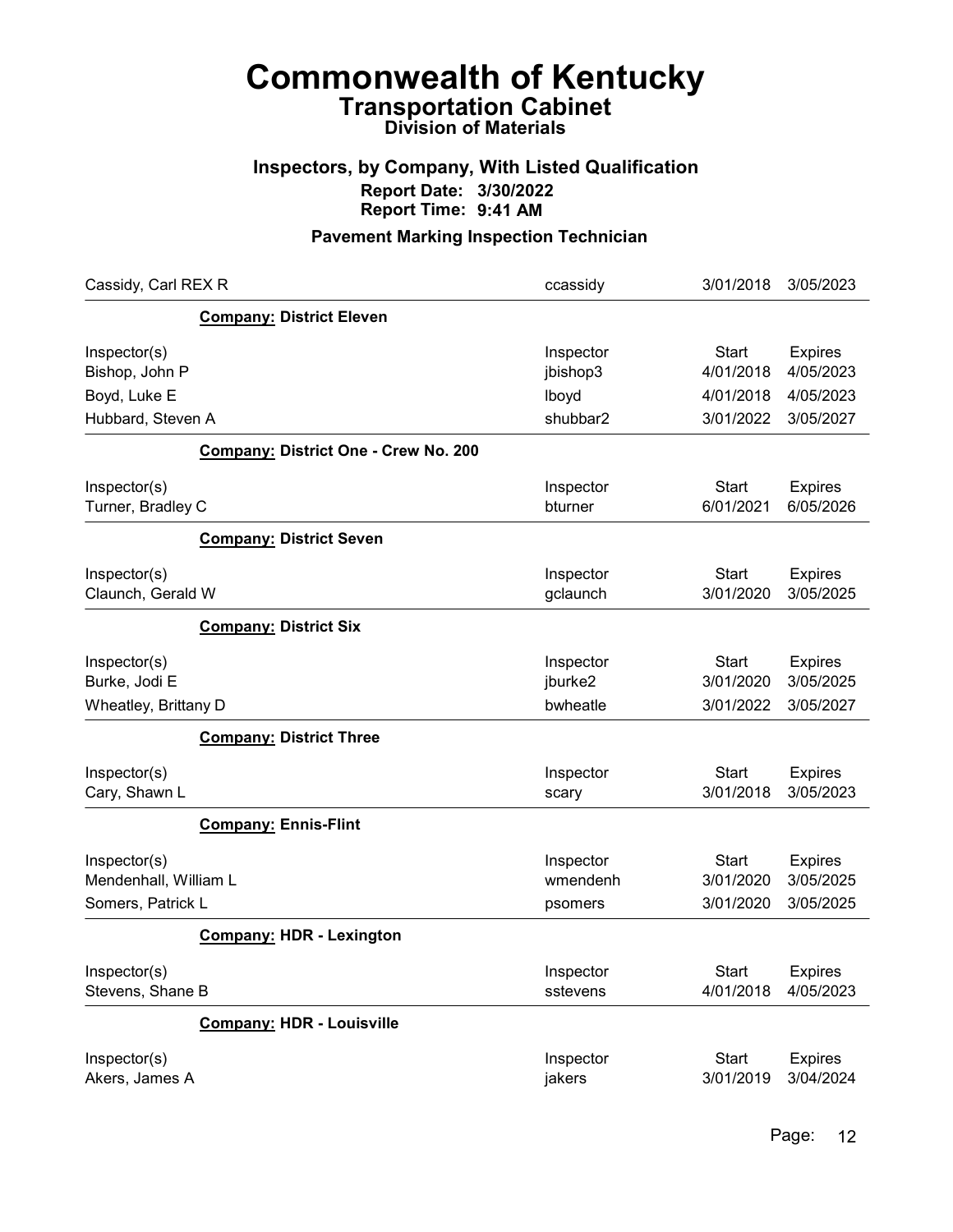## Inspectors, by Company, With Listed Qualification Report Date: 3/30/2022 Report Time: 9:41 AM

|                                                                                                                                                                 | Company: K.V.W.V. Traffic Control               |                                                                                                |                                                                                                                      |                                                                                                                        |
|-----------------------------------------------------------------------------------------------------------------------------------------------------------------|-------------------------------------------------|------------------------------------------------------------------------------------------------|----------------------------------------------------------------------------------------------------------------------|------------------------------------------------------------------------------------------------------------------------|
| Inspector(s)<br>Coleman, Gregory L<br>Robinson, Sondra G                                                                                                        |                                                 | Inspector<br>gcolema3<br>srobins2                                                              | <b>Start</b><br>3/01/2018<br>3/01/2018                                                                               | <b>Expires</b><br>3/05/2023<br>3/05/2023                                                                               |
|                                                                                                                                                                 | <b>Company: NO LONGER EMPLOYED</b>              |                                                                                                |                                                                                                                      |                                                                                                                        |
| Inspector(s)<br>Beeding, Ryne<br>Owens, Brody J                                                                                                                 |                                                 | Inspector<br>rbeeding<br>bowens3                                                               | <b>Start</b><br>3/01/2018<br>3/01/2018                                                                               | <b>Expires</b><br>3/05/2023<br>3/05/2023                                                                               |
|                                                                                                                                                                 | <b>Company: Oglesby Construction</b>            |                                                                                                |                                                                                                                      |                                                                                                                        |
| Inspector(s)<br>Beverly, Nathan D<br>Dyer, Jeffrey P<br>Gruhkle, Stanley E<br>Gum, Bryan<br>Hipp, Devon<br>Lesch, Ryan J<br>McClimans, Scott<br>Stevens, Robert |                                                 | Inspector<br>nbeverly<br>jdyer2<br>sgruhlke<br>bgum<br>dhipp<br>rlesch<br>smcclima<br>rsteven5 | <b>Start</b><br>3/01/2018<br>3/01/2022<br>3/01/2018<br>3/01/2020<br>3/01/2020<br>3/01/2018<br>3/01/2020<br>3/01/2022 | <b>Expires</b><br>3/05/2023<br>3/05/2027<br>3/05/2023<br>3/05/2025<br>3/05/2025<br>3/05/2023<br>3/05/2025<br>3/05/2027 |
| Wheeler, Benjamin A                                                                                                                                             |                                                 | bwheeler                                                                                       | 3/01/2020                                                                                                            | 3/05/2025                                                                                                              |
| Williams, Joshua R                                                                                                                                              |                                                 | jwillia9                                                                                       | 3/01/2022                                                                                                            | 3/05/2027                                                                                                              |
| Inspector(s)<br>Reichert, Zachary J                                                                                                                             | <b>Company: Palmer Engineering</b>              | Inspector<br>zreicher                                                                          | <b>Start</b><br>3/01/2020                                                                                            | <b>Expires</b><br>3/05/2025                                                                                            |
|                                                                                                                                                                 | <b>Company: QK4</b>                             |                                                                                                |                                                                                                                      |                                                                                                                        |
| Inspector(s)<br>New, William C                                                                                                                                  |                                                 | Inspector<br>cnew                                                                              | <b>Start</b><br>3/01/2018                                                                                            | <b>Expires</b><br>3/05/2023                                                                                            |
|                                                                                                                                                                 | <b>Company: Reynolds Sealing &amp; Striping</b> |                                                                                                |                                                                                                                      |                                                                                                                        |
| Inspector(s)<br>Barnes, Gregory<br>Brewer, Evan<br>Cardwell, Michael J                                                                                          |                                                 | Inspector<br>gbarnes<br>ebrewer<br>mcardwel                                                    | <b>Start</b><br>3/01/2018<br>3/01/2022<br>3/01/2018                                                                  | <b>Expires</b><br>3/05/2023<br>3/05/2027<br>3/05/2023                                                                  |